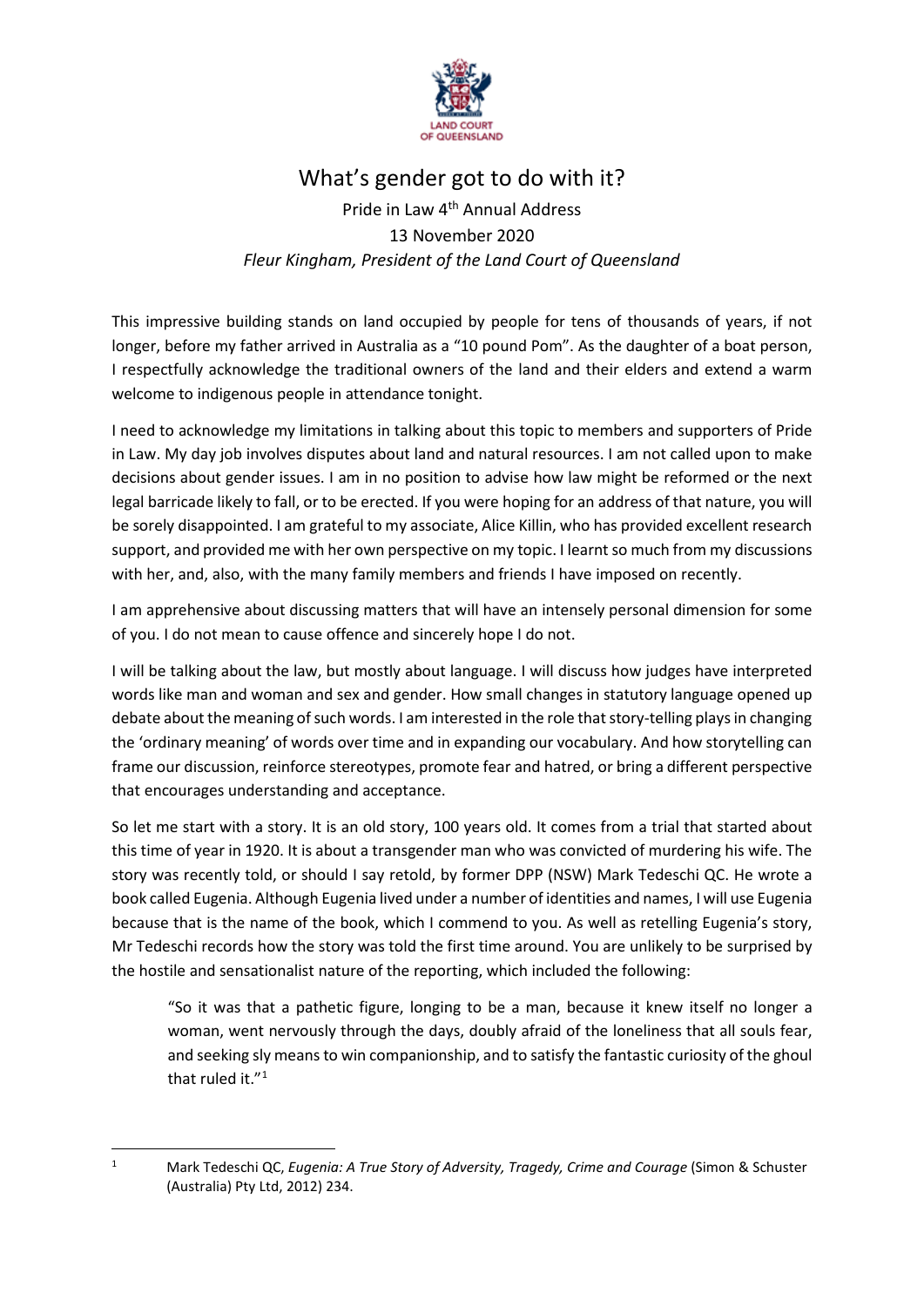Having said I do not wish to offend, I know I have stretched the friendship with that quote. I chose it to demonstrate a point. The author's fear and distrust of a person who did not conform to expectations about women and men shouts at you from the page. This passage displays no attempt to understand Eugenia. It permits no empathy and entrenches the very alienation and loneliness it reports.

The journalist did not know how to classify Eugenia. They challenged the journalist's understanding of the words, 'woman' and 'man'. This classification dilemma has bedevilled the common law for decades.

The first common law decision to tackle this head on was *Corbett v Corbett*, [2](#page-1-0) an English matrimonial case involving the validity of a marriage between a man and a transgender woman who had undergone what was then called a sex change operation. The case was decided in 1971 and is a decision of its time. Justice Ormrod, who heard the case, reasoned that a person's "true sex" is determined by biological factors, is fixed at birth, and cannot be changed.

In arriving at that conclusion, the Judge posed an important question - what is the purpose of the law in classifying people by sex? This was his answer:

*"The fundamental purpose of law is the regulation of the relations between persons, and between persons and the state or community….legal relations can be classified into those in which the sex of the individuals concerned is either irrelevant or an essential determinant of the nature of the relationship. Over a very large area the law is indifferent to sex."[3](#page-1-1)*

He gave examples of when it is irrelevant, including the law of contracts (although that was not always so) and torts. Next, the Judge turned his attention to the nature of marriage. He determined that was essentially a relationship between a man and a woman, and the case must turn on whether the wife was a woman. Applying his narrow biological test, he concluded she was not and, the marriage was not valid.

The ordinary meaning of the word 'marriage' provided the context. If, when *Corbett* was decided, we did not understand marriage to be the union of a man and a woman in a heterosexual relationship, the question may never have arisen.

It did not arise in Australia for another 30 years, when Justice Chisholm of the Family Court was asked to consider the validity of a marriage between Jennifer and Kevin, a transgender man.<sup>[4](#page-1-2)</sup> Although marriage was still then understood in the same way as Justice Ormrod characterised it, Justice Chisholm rejected Justice Ormrod's "true sex" reasoning. He accepted that a person's sex was not fixed at birth and could change. For that case, the relevant time to determine sex was the date of the marriage. Although he took into account biological factors as Justice Ormrod had done, he also considered Kevin's self-identification, how others perceived him, that family and friends accepted the

<span id="page-1-0"></span><sup>&</sup>lt;sup>2</sup> [1970] 2 All ER 33; [1971] P 83.

<span id="page-1-2"></span><span id="page-1-1"></span>

<sup>3</sup> Ibid 105. 4 *In Re Kevin (Validity of Marriage of Transsexual)* [2001] FamCA 1074.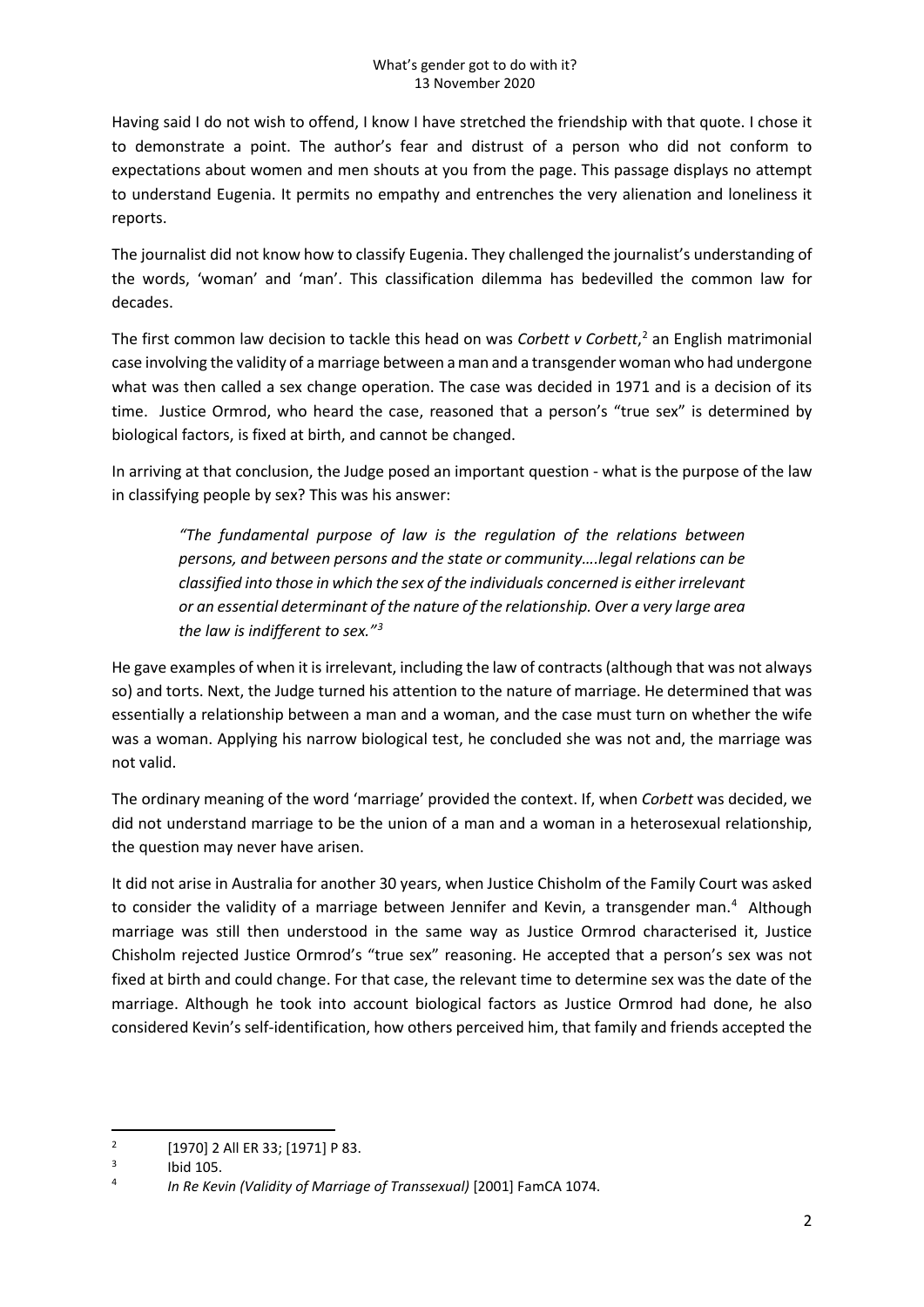marriage, and the fact that he had undergone a full process of what Justice Chisholm called 'transsexual reassignment', involving hormone treatment and irreversible surgery.[5](#page-2-0)

Although the case was ground-breaking in family law, Justice Chisholm was able to draw on other Australian cases that had recognised a change in the ordinary meaning of the words 'man' and 'woman'.

In *R v Harris and McGuiness*, [6](#page-2-1) a 1988 decision, the NSW Court of Appeal decided the narrow biological test expounded in *Corbett* was not the only test to be applied in determining the question of sex in NSW. The Court said the other criterion to consider was "whether through medical intervention or otherwise, the person has assumed the external genital features of the opposite sex, thereby bringing those genital features into conformity with the person's *psychological*sex." Shortly afterwards, Justice Cummins applied the same reasoning in another criminal case in Victoria.[7](#page-2-2)

For these cases, the criminal law context was important. Freed from the ordinary meaning of marriage, and its connotations of sex and heterosexuality, the NSW Court of Appeal applied a broader definition of sex that recognised psychological sex or more simply stated, how a person identifies. That was a significant advance on the reasoning in *Corbett*.

Nevertheless, it was only part of a more complex equation. The court k surgery was necessary to align a person's physical features, particularly their anatomical features, with their psychological sex.

These two Australian cases forged the path for legal recognition of trans-sexual people, as the word was then used. By that I mean, a person who has undergone sexual affirmation surgery.

The situation for a transgender person who had not undergone surgery was directly raised a few years later in the context of social security. In 1993, the Full Federal Court heard a case that originated in the Social Security Appeals Tribunal, when it accepted a claim by a transgender woman to be paid a wife's pension, as the wife of an invalid pensioner. The Administrative Appeals Tribunal affirmed that decision on appeal and it then came to the Full Federal Court on a question of law.

In *Secretary, Department of Social Security v "SRA"* [8](#page-2-3) the Court rejected the reasoning in *Corbett*, approved of and applied the reasoning in *R v Harris and McGuinness*. The Court agreed sex is not fixed at birth, and accepted the relevance of psychological sex, how a person presents themselves, and how others perceive them. The Court also applied the NSW Court of Appeal's reasoning that surgery was a necessary requirement for a person's sex to be legally recognised.

Chief Justice Black adopted an orthodox approach to the legal question. He looked to the language of the *Social Security Act 1947* (Cth) and the ordinary meaning of particular words. He said this:

*"considering the possible application of words such as "woman" and "female" to a post-operative male-to-female transsexual it is appropriate to consider how the language has developed in its application to transsexual persons.*

<span id="page-2-0"></span>

<span id="page-2-1"></span>

<sup>5</sup> Ibid [330]. 6 (1988) 17 NSWLR 158. 7 *R v Cogley* (Supreme Court of Victoria, Cummins J, 20 February 1989). 8 (1993) 118 ALR 487; [1993] FCA 573.

<span id="page-2-3"></span><span id="page-2-2"></span>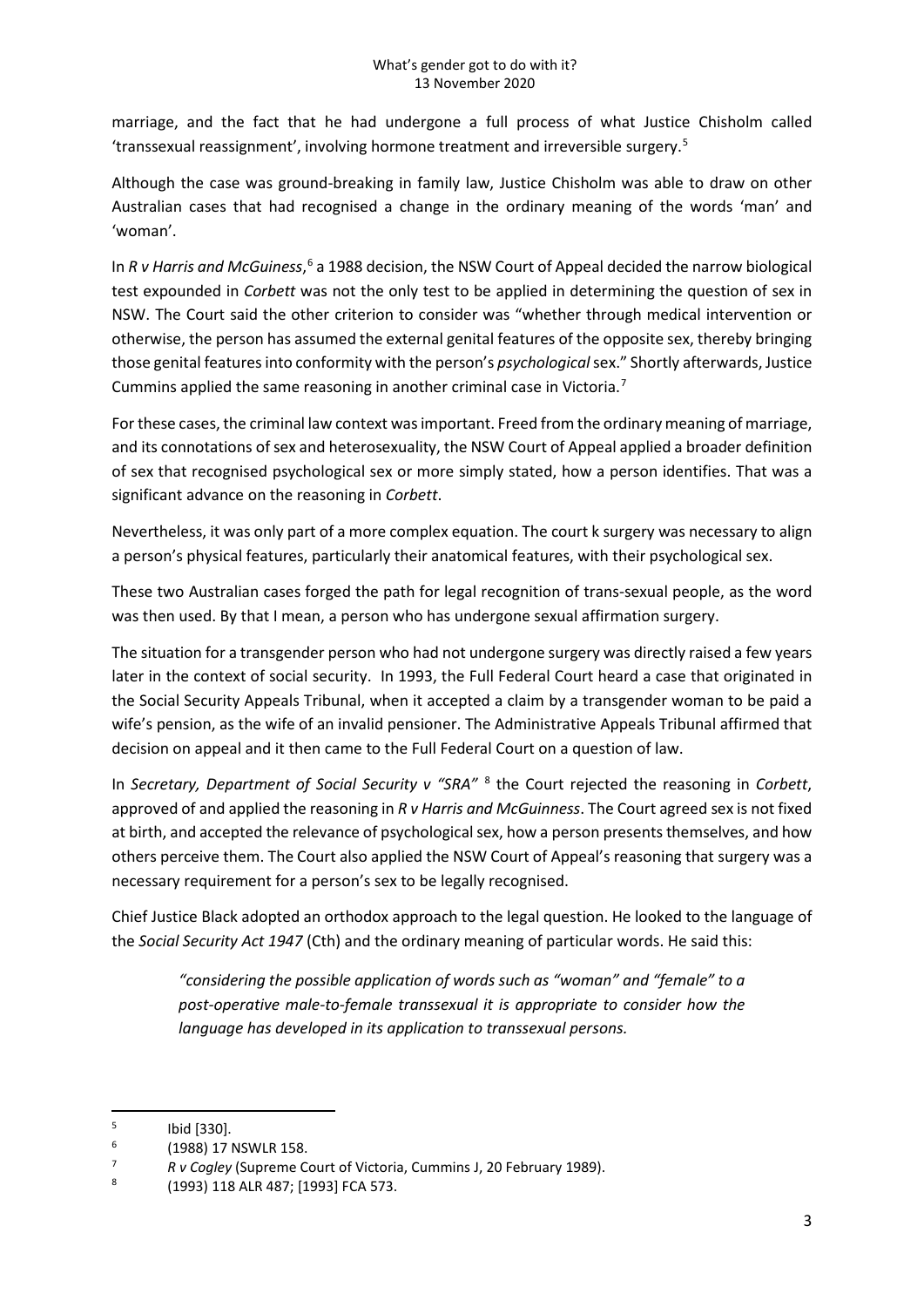*Whatever may have once been the case, the English language does not now condemn post-operative male-to-female transsexuals to being described as being of the sex they profoundly believe they do not belong to and the external genitalia of which, as a result of irreversible surgery they no longer have."*[9](#page-3-0)

Likewise, Lockhart J accepted that the terms "woman" and "female" were then generally understood in Australia to include a person who, following surgery, has harmonised psychological and anatomical sex.["10](#page-3-1)

So in *SRA* the Court explicitly recognised the relevance of psychological factors. What it did not do is accord those factors either primacy over or equal status to anatomical factors.

SRA led strong medical evidence in her favour. This is what a psychiatrist told the Court:

*"In answer to your specific question as to whether (the respondent) should be considered as a woman. Genetically, and anatomically she is "male", however, she dresses, and behaves as a woman. She considers herself a woman. It is not for me to decide what the court or the Department of Social Security chooses to consider someone - but I do think of, and treat (the respondent) as a woman. The fact that she has not had surgery to me is irrelevant. The aim of the surgery is to make somebody feel more comfortable with their body, not to "turn them into a woman". The surgery does not supply the patient with a uterus, nor with ovaries. It is purely and simply an attempt to allow the person's body to approximate how they feel within themselves. Thus, in my opinion, (the respondent) is no lesser (sic) woman for not having had surgery, nor would she be any more a woman for having had the surgery. It is my understanding that financial constraints are the only thing preventing surgery* at this point."<sup>[11](#page-3-2)</sup>

The Full Federal Court did not adopt the psychiatrists' reasoning in determining the legal question. Chief Justice Black considered to do so would virtually exclude anatomical factors.[12](#page-3-3) He thought a line had to be drawn somewhere and surgery provided the bright line.

Lockhart J said this:

*"Negative attitudes towards transsexuals are based fundamentally on religious and moral views and assumptions which are slowly changing in modern society. There is an increasing awareness today of the right to privacy, and the growing tolerances of a person's identity. But where the psychological sex and the anatomical sex of a person do not conform to each other it seems to me that the sex of a person must be determined by the anatomical sex…in my opinion, in Australia today, the ordinary understanding of a woman or a female does not include a transsexual who has not adopted the anatomical features of the sex which he or she seeks to achieve and thinks has been achieved.*

<span id="page-3-0"></span><sup>9</sup> Ibid [20]- [21].<br>
10 Ibid [95].<br>
11 Ibid [3].<br>
12 Ibid [15].

<span id="page-3-1"></span>

<span id="page-3-2"></span>

<span id="page-3-3"></span>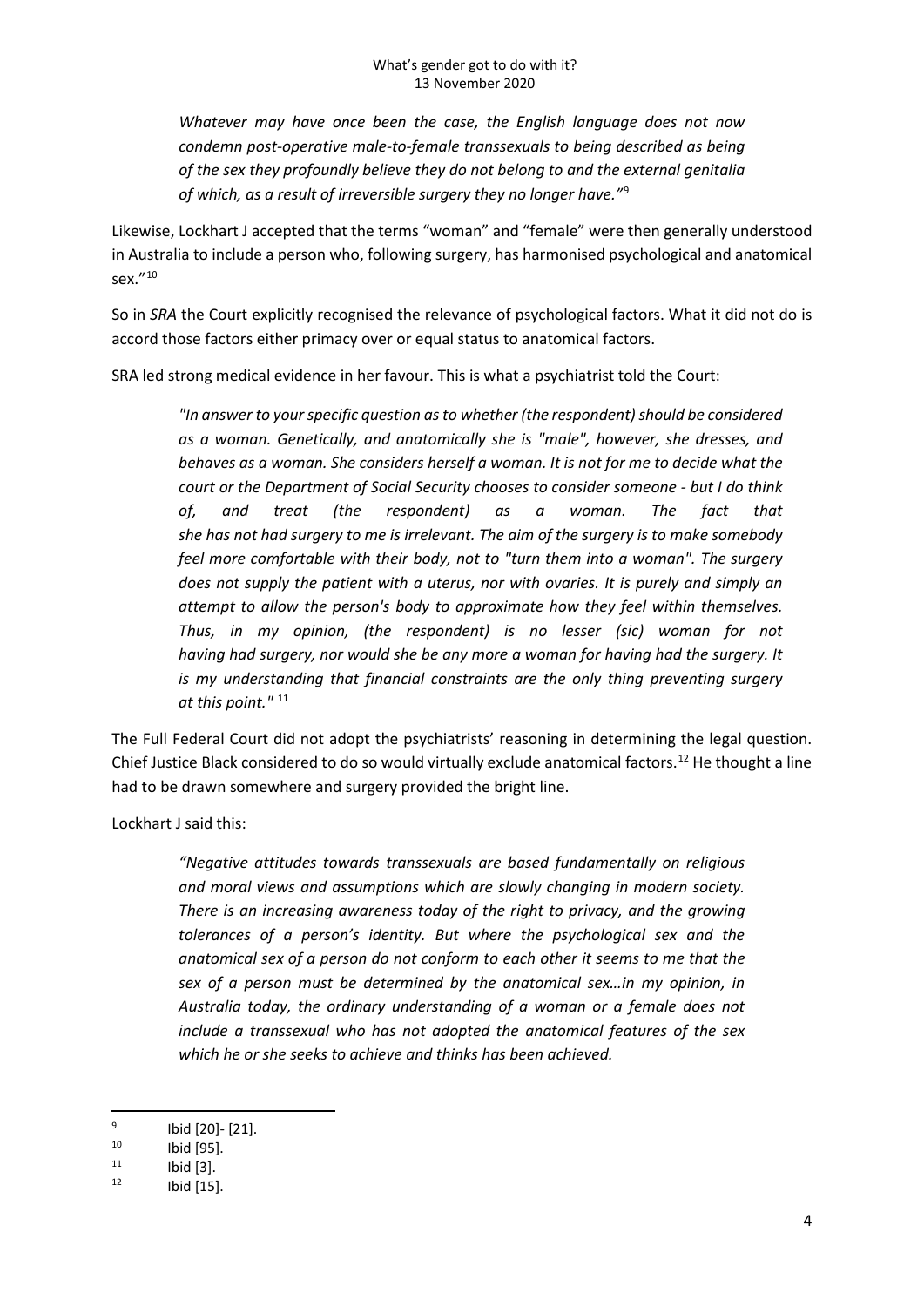*I agree with the Tribunal that psychological sex is a critical consideration, but it is not the only consideration…Where the anatomical sex and the psychological sex have not harmonized I cannot accept that such a person falls within the ordinary meaning of the words "woman" and "female"".[13](#page-4-0)*

Lockhart J expressed his regret in reaching the conclusion.<sup>14</sup> The Court clearly accepted SRA's genuine identification, and her acceptance by others as a woman. Chief Justice Black noted she had no financial incentive to bring the application, as SRA would receive less by way of social security support if she succeeded in her application.<sup>[15](#page-4-2)</sup> Nevertheless, the Court perceived the ordinary meaning of woman and man did not encompass a transgender person who had not undertaken what was, by then, called sexual reassignment surgery.

Again, this question is unlikely to arise again because the *Social Security Act 1991* (Cth) was amended in 2009<sup>[16](#page-4-3)</sup> to change the definition for relationships for social security purposes. The sex of members of a couple, whether married or not, is no longer relevant, except for armed services pensions for widows or widowers. [17](#page-4-4)

Remember what Justice Ormrod said in *Corbett*? What is the law's purpose in classifying a person according to their sex? In a social security context sex, or gender, has nothing to do with it for nearly all benefits.

Around the same time, and in the decade that followed, most states reformed their legislation relating to birth certificates. South Australia led the way with the *Sexual Reassignment Act 1988*. [18](#page-4-5) Later, Western Australia introduced the *Gender Reassignment Act 2000*. Both Acts allow a person to apply for a recognition certificate to record a change of sex on their birth certificate, but it was the Western Australian Act that ended up in the High Court.

In 2011, the High Court was called on to interpret the eligibility requirements for a recognition certificate in two cases heard together: *AB v Western Australia* and *AH v Western Australia*. [19](#page-4-6) In both cases, the applicants were transgender men who wished to obtain a certificate to recognise their change of gender from female to male.

The Act required an applicant to have the "gender characteristics of the gender to which the person has been reassigned".<sup>20</sup> The cases hinged on what this meant, in particular about surgery. Both applicants had undergone some surgery. They identified as men, presented as men, and were accepted as men. The sole reason their applications had been refused was that they each retained female reproductive organs.

<span id="page-4-3"></span><span id="page-4-2"></span>

<span id="page-4-1"></span><span id="page-4-0"></span><sup>13</sup> Ibid [99]. 14 Ibid [102]. 15 Ibid [25]. 16 *Same-Sex Relationships (Equal Treatment in Commonwealth Laws—General Law Reform) Act 2008* (Cth) sch 6 pt 2 s 24.

<span id="page-4-5"></span><span id="page-4-4"></span><sup>17</sup> *Social Security Act 1991* (Cth) s 4(2). 18 Repealed by *Births, Deaths and Marriages Registration (Gender Identity) Amendment Act 2016* (SA) sch 1. 19 [2011] HCA 42. 20 *Gender Reassignment Act 2000* (WA) s 15(1)(b)(ii).

<span id="page-4-6"></span>

<span id="page-4-7"></span>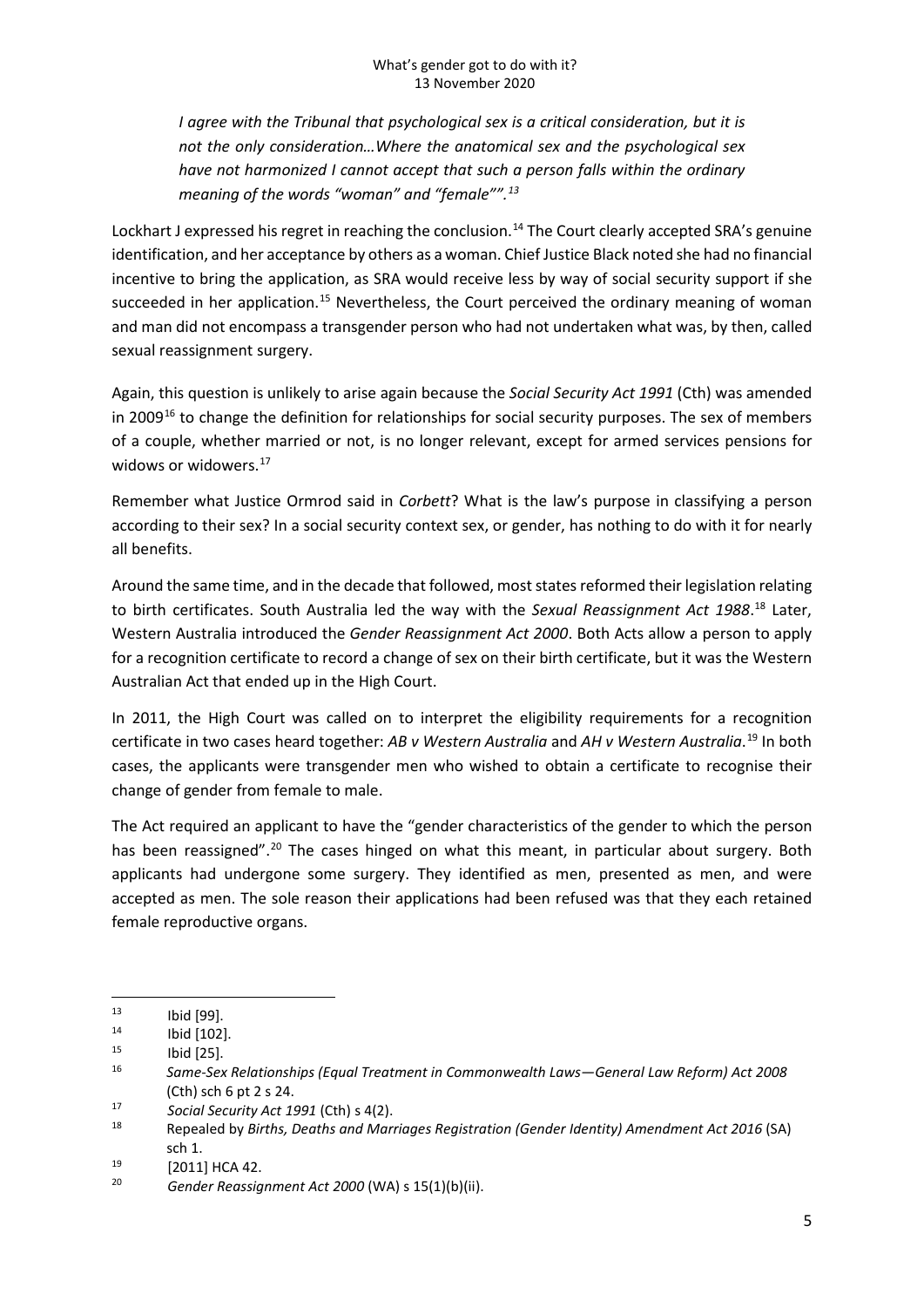In a concise judgment, five Judges of the High Court opened by acknowledging that:

*"For many years the common law struggled with the question of the attribution of gender to persons who believe that they belong to the opposite sex."[21](#page-5-0)*

To be eligible for the recognition certificate, a person had to have undergone a 'reassignment procedure'<sup>[22](#page-5-1)</sup> which is defined as:

*"medical or surgical procedure (or a combination of such procedures) to alter the genitals and other gender characteristics of a person, identified by a birth certificate as a male or female, so that the person will be identified as a person of the opposite sex and includes, in relation to a child, any such procedure (or combination of procedures) to correct or eliminate ambiguities in the child's gender characteristics."*[23](#page-5-2)

The High Court decided the surgical procedure required by the Act need only alter a person's gender characteristics, and not remove every vestige of the gender that the person denies.<sup>[24](#page-5-3)</sup> Importantly, they interpreted the Act from a social perspective. They said:

*"The Act does not…contemplate some abstract evaluation of maleness or femaleness. Its objects suggest that the question…is to be approached from a social perspective, which is to say, by reference to what other members of society would perceive the person's gender to be."*[25](#page-5-4)

Adopting that approach, the High Court allowed the appeals, and the applicants succeeded in their applications.

Although both self-perception and how others perceive a person had been accepted as relevant factors in other decisions, implicit in the High Court's reasoning was that these factors are as important as physical characteristics. That was quite an advance on the reasoning in *SRA*.

In *SRA*, the Federal Court did not have statutory provisions that supported a more expansive concept of gender, as the High Court had in *AB* and *AH*. Nevertheless, the outcome of *AB* and *AH* was not certain. It was open for the Court to read the Act more narrowly than it did. By interpreting the Act with reference to a social perspective, the Court accepted the Act reflected changes in social understanding and acceptance of transgender people, and about how the words 'man' and 'woman' might be used.

The High Court's use of the phrase 'the opposite sex' also reflected the language of the Act which presents a binary concept of sex and gender. Only a few years later, the High Court was asked to decide how the law should regard a person who rejects a binary classification.<sup>[26](#page-5-5)</sup>

<span id="page-5-2"></span><span id="page-5-1"></span>

<span id="page-5-3"></span>

<span id="page-5-5"></span><span id="page-5-4"></span>

<span id="page-5-0"></span><sup>&</sup>lt;sup>21</sup> AB v Western Australia; AH v Western Australia [2011] HCA 42 [1].<br>
<sup>22</sup> Gender Reassignment Act 2000 (WA) s 14(1).<br>
<sup>23</sup> AB v Western Australia; AH v Western Australia [2011] HCA 42 [33].<br>
<sup>25</sup> Ibid [34].<br>
<sup>25</sup> NSW R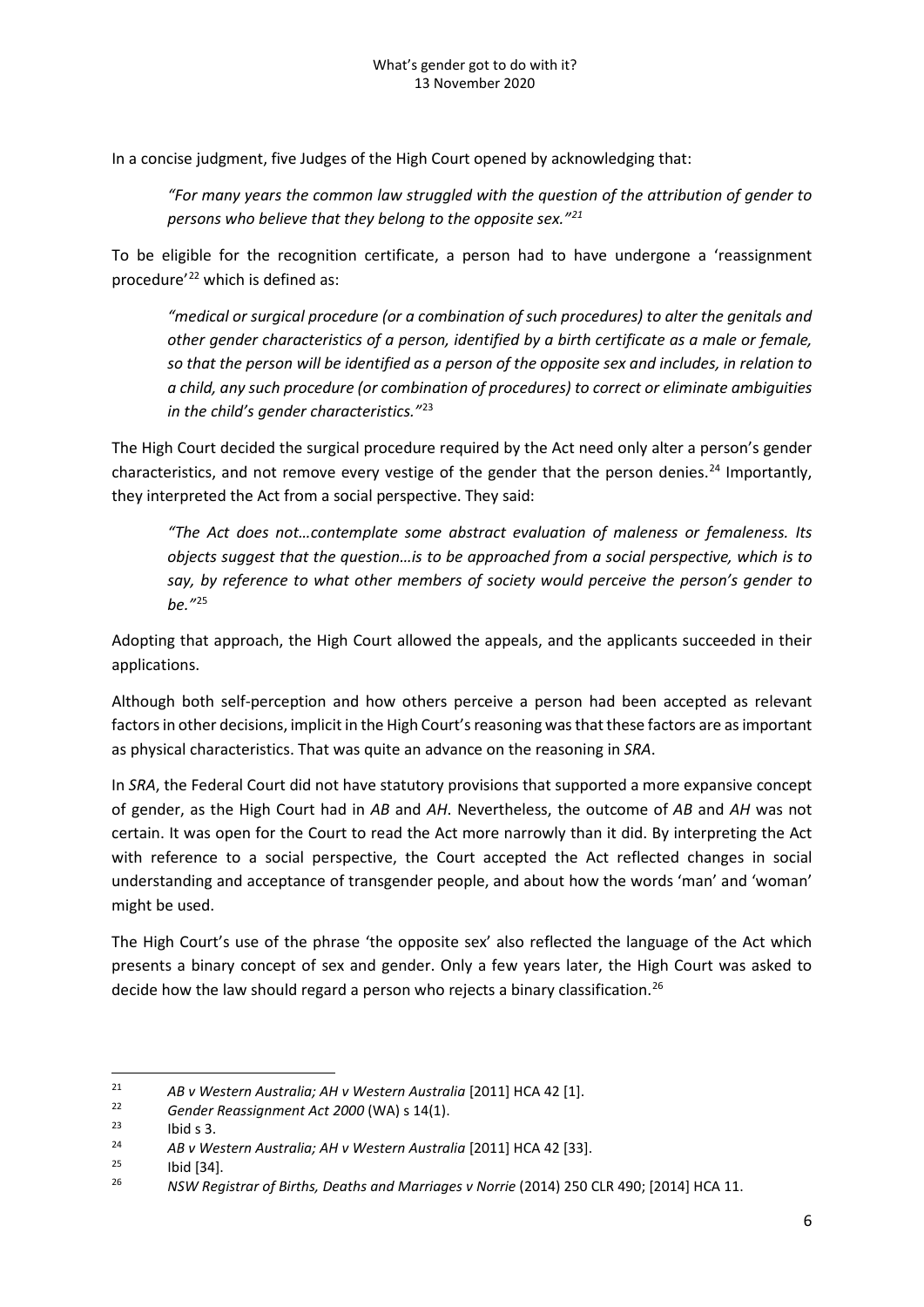In 2014, the High Court heard an appeal relating to an application by Norrie to have their birth certificate altered to record their sex as "non-specific".

Norrie's application was under the *Births, Deaths and Marriages Registration Act 1995* (NSW). That Act was amended in 2009<sup>[27](#page-6-0)</sup> to allow a person to apply to alter the record of sex on their birth certificate if they had undergone a sex affirmation procedure.<sup>[28](#page-6-1)</sup> Norrie had undergone surgery to transition from male to female but, after surgery, remained ambiguous about their gender. Hence their request to be registered as "non-specific".

Again, the High Court's reasoning is admirably concise and direct. It opens with these words:

## *"Not all human beings can be classified by sex as either male or female.["29](#page-6-2)*

One argument made against Norrie's application was that the sex affirmation procedure was not successful. Norrie did not identify as a woman and, therefore, there should be no change to the registration of their sex as male. The High Court decided the outcome of the surgery did not matter. All the Act required was that Norrie had undergone a sex affirmation procedure, not that it had succeeded in resolving their ambiguity about gender.

Importantly, in deciding that the record to be altered to record Norrie's sex as non-specific, the Court relied on the definition of a sex affirmation procedure, which is:

*"a surgical procedure involving the alteration of a person's reproductive organs carried out to correct or eliminate ambiguities relating to the sex of the person".*

The High Court said the recognition of sexual ambiguity in that definition allowed the Registrar to register Norrie's sex as "non-specific." To record Norrie's sex as either male or female would be inaccurate.[30](#page-6-3)

The Court did not go so far as to interpret that Act to allow the Registrar to record other categories of sex such as 'transgender' or 'intersex'. It said the question did not arise because of its decision.<sup>[31](#page-6-4)</sup>

That is by no means a comprehensive survey of relevant cases, but it is enough for tonight, I think. These are seminal cases that chart developments in the law dealing with sex and gender identity. More importantly for my purposes, they reflect an evolution in societal attitudes and illustrate how courts look to those attitudes when interpreting and applying the law.

Over a little more than 15 years, Australian courts decided that biological factors are not the only relevant factors in determining sex. They found that sex is not fixed at birth. They acknowledged that gender identity encompasses factors beyond the biological and anatomical. They accepted that a person's sex and gender identity may be ambiguous and remain so despite surgery or other medical intervention. They interpreted the law to allow gender ambiguity to be so recorded.

While the High Court accepted non-binary gender identification in Norrie's case in 2014, statutory reform had been in progress for some time. In Queensland, the *Anti-Discrimination Act 1991* was

<span id="page-6-0"></span><sup>&</sup>lt;sup>27</sup> Amending Act came into force 27 February 2009.

<span id="page-6-2"></span><span id="page-6-1"></span><sup>28</sup> *Births, Deaths and Marriages Registration Act 1995* (NSW) s 32B. 29 *NSW Registrar of Births, Deaths and Marriages v Norrie* (2014) 250 CLR 490; [2014] HCA 11 [1].

<span id="page-6-3"></span>Ibid [46].

<span id="page-6-4"></span> $^{31}$  Ibid [34].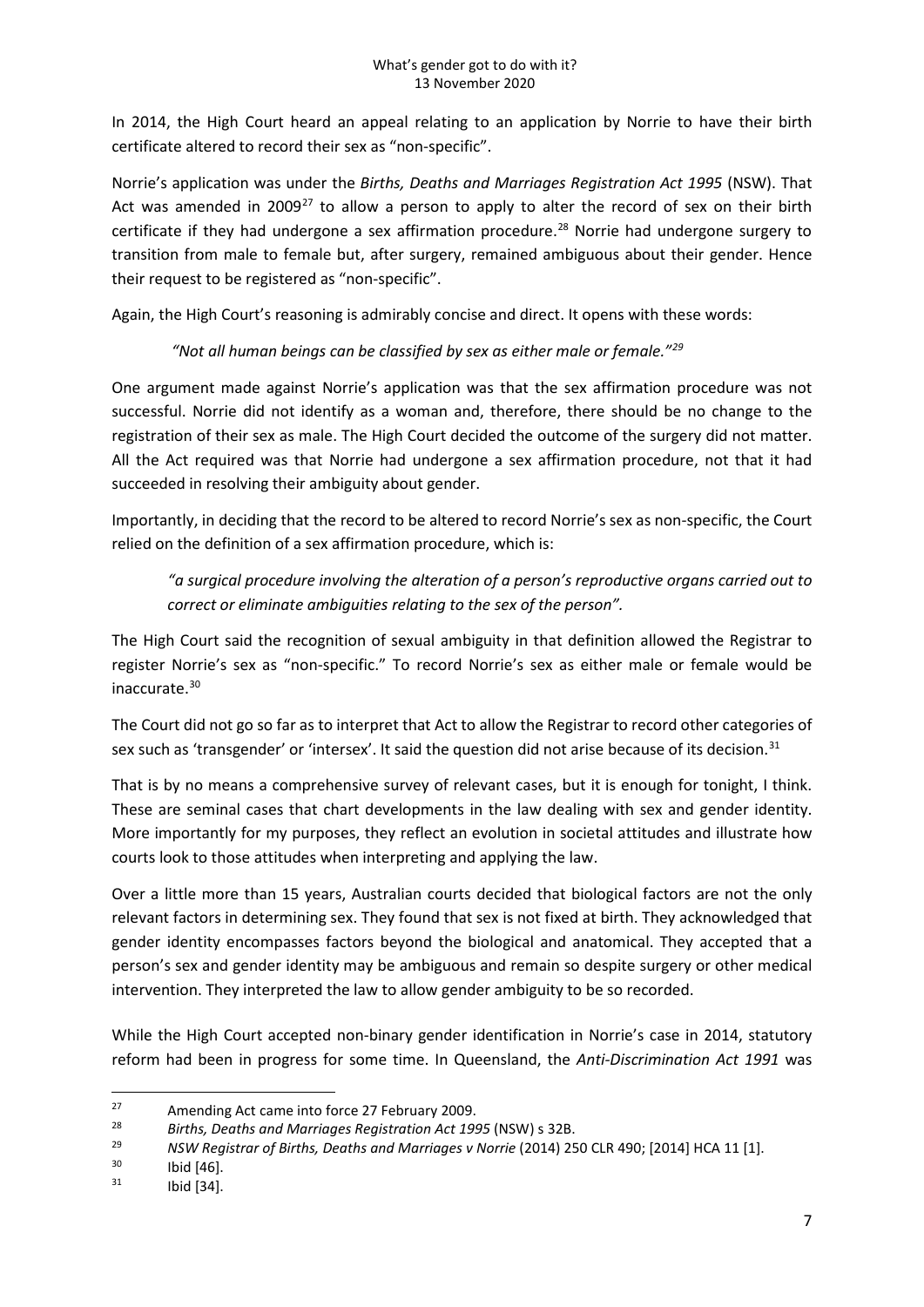amended in 2002 to the same end. The amendments also introduced a definition of gender identity that accepted a person may be of an indeterminate sex.[32](#page-7-0) In 2013, the *Sex Discrimination Act 1991*  (Cth) was amended to prohibit discrimination on the basis of inter-sex status or gender identity. [33](#page-7-1) There are many other examples in Australia and in international law of legal recognition of and measures to protect transgender people and those who identify as non-binary.

Here I want to put the reasoning in these cases and the statutory language to one side and to focus on the human face of these developments. For each case to proceed a person had to commence and maintain a most risky and onerous form of storytelling. These people exposed their most intimate details on the record in a public forum. They invited surgeons, psychiatrists, psychologists, and lawyers to examine their most intimate selves, to advance their assertion of identity. They subjected their lives to an abstract debate within a legal context which, as the High Court acknowledged, had struggled with concepts of gender and how they should classify individuals whose identity was more complex or ambiguous than others.

How brave were those applicants? What a debt is owed to them? How many people have benefited and will benefit from their actions?

These precedents were hard won and at significant cost. Success, by and large, required surgical intervention, onerous in physical, psychological, and financial terms. Even if undertaken, surgery may not resolve a person's gender ambiguity, as Norrie demonstrated. And to require surgical intervention does not respect a person who has gender ambiguity or fluidity and is comfortable with it remaining so.

I credit each of the applicants in the cases I have discussed as the parents of the most recent round of statutory reforms. The WA and SA legislation about birth certificates is no longer interpreted to require surgery. In Tasmania and Victoria, their counterpart legislation does not require surgical intervention either.<sup>[34](#page-7-2)</sup> Although the relevant Acts in NSW and Queensland still require surgery, I think it is only a matter of time before they, too, are amended to remove that threshold requirement. Fundamentally, the reforms that have already been made in other States, and the High Court's reasoning in Norrie's case, has unlocked gender from the binary conception of maleness and femaleness.

The Tasmanian and Victorian Acts have also enlarged the dictionary for sex and gender. In each State, the applicant can choose their sex or gender descriptor. The Registrar has only limited powers to refuse to register their choice. For example, because it is obscene or offensive or could not practicably be established by repute or usage because it is too long, or it consists of or includes symbols without phonetic significance. [35](#page-7-3)

<span id="page-7-1"></span><span id="page-7-0"></span><sup>32</sup> *Discrimination Law Amendment Act 2002* (Qld) s 12(1). 33 *Sex Discrimination Amendment (Sexual Orientation, Gender Identity and Intersex Status) Act <sup>2013</sup>*

<span id="page-7-2"></span><sup>(</sup>Cth). 34 *Births, Deaths and Marriages Registration Act 1999* (Tas); *Births, Deaths and Marriages Registration Act 1996* (Vic).

<span id="page-7-3"></span><sup>35</sup> *Births, Deaths and Marriages Registration Act 1999* (Tas) s 3A; *Births, Deaths and Marriages Registration Act 1996* (Vic) ss 4, 30A(2).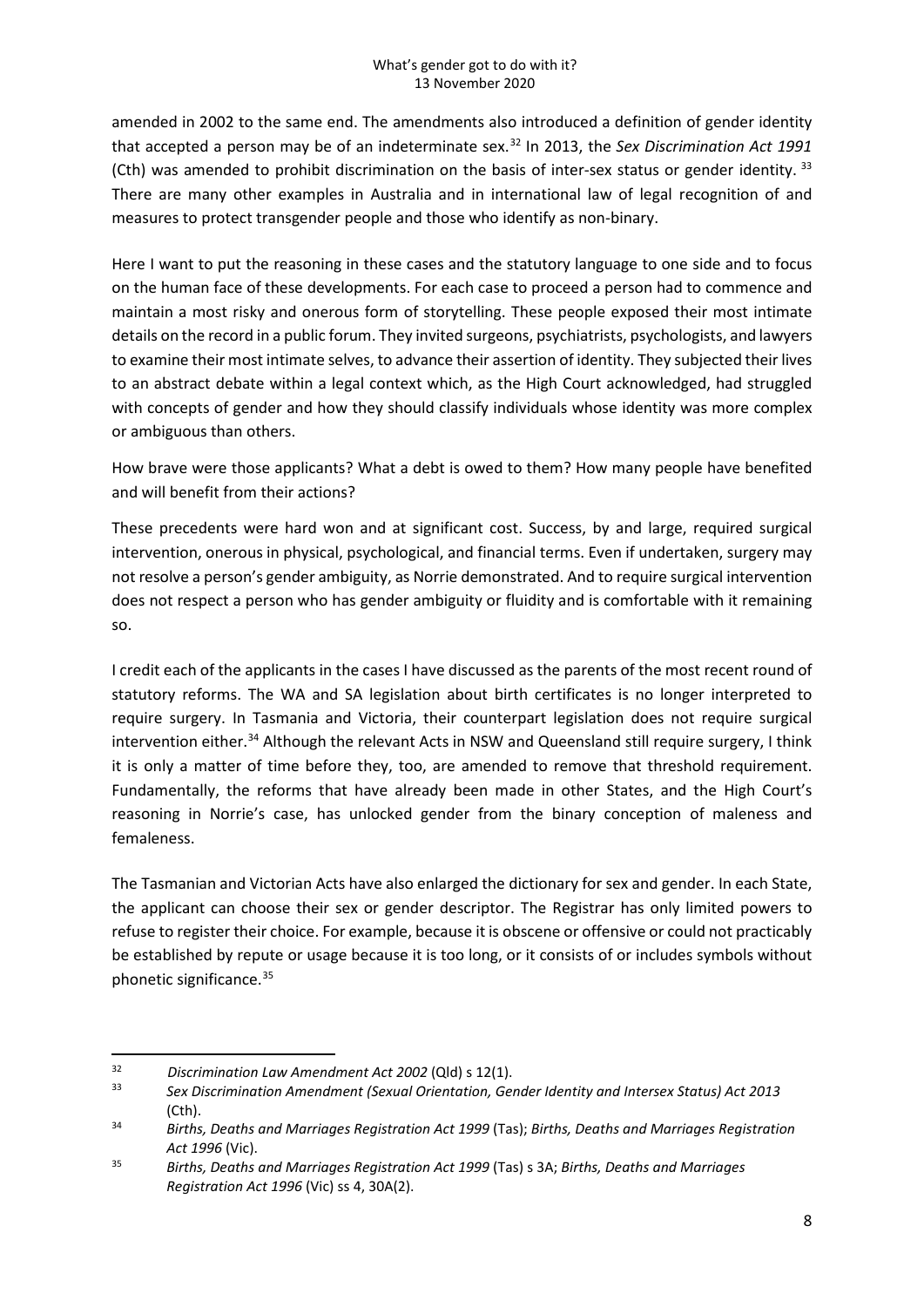It seems to me this presages a change to the way words like 'man' and 'woman' and 'male' and 'female' will be used. These are words to describe a person's characteristics, but we have used those descriptions to classify a person. Given those descriptions are not always useful in describing a person's characteristics, the utility of those descriptions as classifications is questionable. The Tasmanian and Victorian Acts appear to accept that is so.

Other cultures have long had a more expansive and inclusive gender vocabulary than we have had in English. There are the fa'afafine of Samoa, the fakaleiti of Tonga, the pinapinaaine of Tuvalu and Kiribati, the mahu or rae rae of Tahiti and Hawaii and the vakasalewalewa of Fiji. The Maori people have the taahine, whakawahine and tangata ira tane, sometimes collectively referred to as the takataapui, a term that might also be used to describe a gender in itself. I have read about different or non-binary gender descriptors used by people from the Congo (Bangal), Siberia (the Chukchi) and by the Navajo (Nadleehi). Indigenous North Americans are credited with the term 'two spirit" which I understand to be an English translation of Nadleehi and the equivalent in other American languages.

A quick survey of internet sources reveals a healthy contest about the origin and meaning of some of these words. Their usage and meaning is evolving, in the same way as our language is expanding and changing. The point I wish to make is that other cultures have long had a more expansive, and therefore more inclusive, vocabulary for gender. In Western cultures we are only beginning to develop our language in that regard.

But it is happening and quite quickly. Our vocabulary is expanding to encompass an almost bewildering array of descriptors. My associate tells me that, in 2014, Facebook published a list of 58 descriptors for gender it would accept for a person's profile. Now, it is either female, male, or custom, where you can write whatever you want.

And it is not just gender descriptions that are evolving, the pronoun is also on the move. Again, we need only look slightly north of Australia, to Malaysia and Indonesia, to hear millions of people speaking languages without gendered pronouns. But in English, the non-gendered pronoun is traditionally considered to be a plural pronoun. I refer, of course, to the pronoun 'they'.

People have strong views about this pronoun. I come from the generation of feminists who used 'they' as a singular pronoun in order to de-gender language. An unidentified lawyer would not be referred to as 'he' as to do so was to make a gendered assumption when none was called for. It was controversial, at least in the 1980s, because it was considered ungrammatical. 'They' the grammarians would insist, is a plural pronoun.

Now its use as a singular pronoun has been extended in a different way to deal with gender. I have been counselled against using humour in this speech, but I cannot resist this one from Jes Tom, a nonbinary stand-up comedian who quips: "I like when people call me 'they'. It makes me feel less lonely."[36](#page-8-0)

<span id="page-8-0"></span><sup>36</sup> Shane O'Neill, "Five Nonbinary comics on this moment: 'I'm not some new buzzword'", *The New York Times* (Article, June 25 2020) [<https://nyti.ms/31lcFVx>](https://nyti.ms/31lcFVx).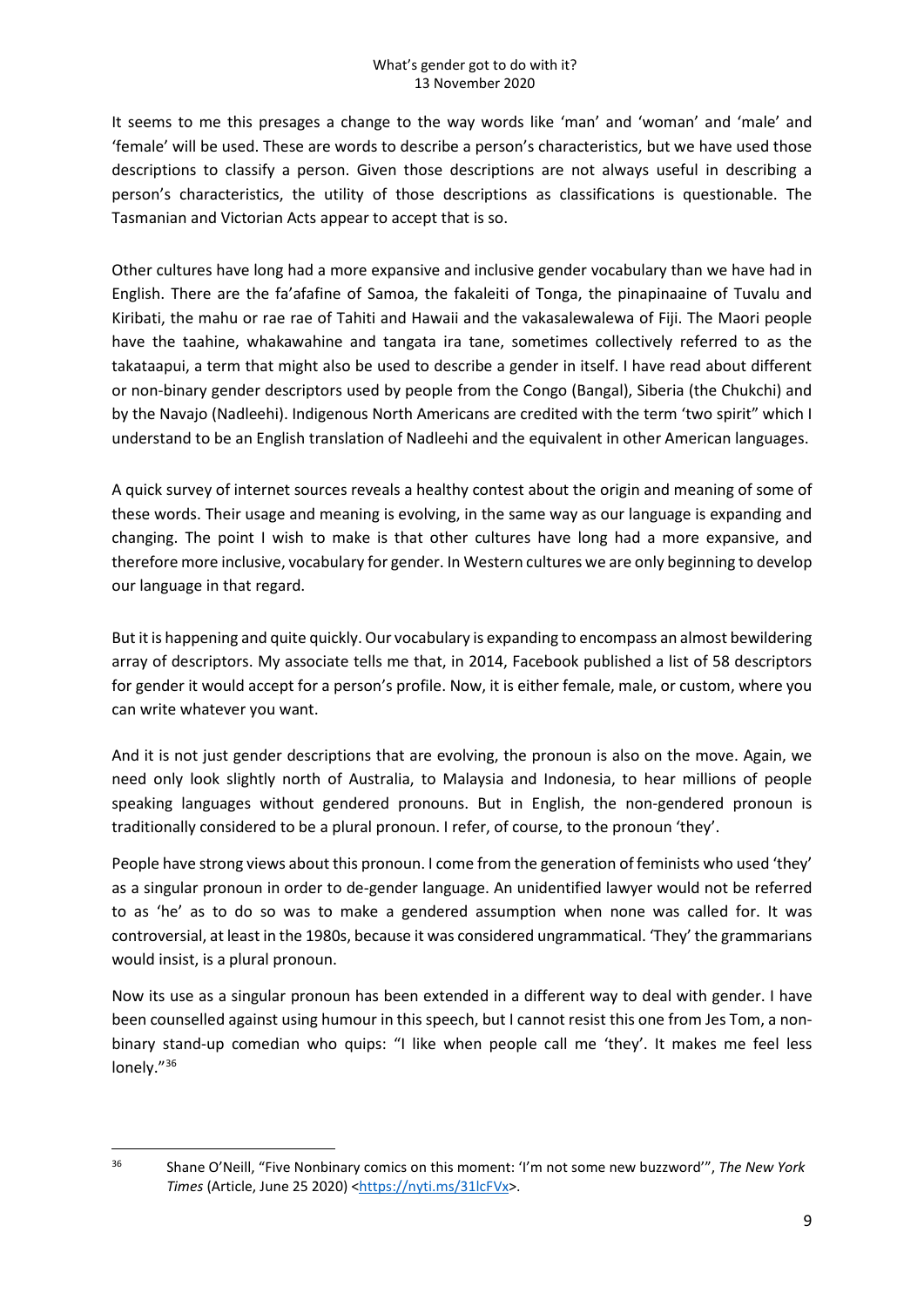"They" was the Miriam-Webster word of the year in 2019, based on the number of lookups in the online dictionary. The editor-at-large, Peter Sokolowski, said:

*"A pronoun like 'they' is one of the building blocks of the language. But with the non-binary usage, people are sensing that it means something new or different and they are going to the dictionary. When you see lookups for it triple, you know that 'they' is a word that is in flux…As a word lover, what's interesting in this story is to see that social factors play so directly into language change. That is something that we sort of know intuitively but we don't often see as clearly as we see it here."[37](#page-9-0)*

I see many debates ahead about inclusive language. I am sure we have all encountered words that we are uncomfortable with. I take some encouragement from Natalie Wynn. Some of you will probably have encountered her excellent vlog "Contrapoints". In one of them she addressed language. She talked about a particularly clumsy attempt to use non-gendered language that I don't need to repeat in this address. She agreed it was inelegant and might offend. She spoke uncommon sense when she said that "sometimes it takes a while to settle on language that is both inclusive and usable."

So social attitudes are affecting language and the language is evolving quickly. The cases and legislation I have discussed demonstrate how those language changes are reflected in developments in the law. Those legal precedents and statutes, in turn, regulate what is acceptable by way of speech and conduct. So attitudes, language, law, and behaviour are connected in a kind of perpetual feedback loop.

So far I have not talked about resistance to this change in attitudes, language and the law. By doing so I do not mean to imply everything is rosy and there is no work to be done. That is plainly not the case. Issues of religion and some ideologies firmly rooted in a dualistic concept of gender are not sanguine about these developments (this is a shout out to the TERFS, of course, and for those of you who don't know who they are, they are Trans Exclusionary Radical Feminists).

Sport and single gender spaces are also hot topics. As with other movements, it seems that toilets are a matter of great concern to some. In preparing for this paper, I have encountered hateful commentary, particularly in social media, that rivals the opening quote about Eugenia.

Underlying some of that are some genuine concerns and issues that need to be taken seriously. But that can only happen productively in an environment that promotes respectful communication. Piling on to a post on Facebook is not that place. Yet in more traditional public forums, and in the Parliaments, the debate in Australia has been a bit more civil.

I think our recent referendum on marriage equality revealed a larger and more-wide spread support for same sex marriage, and for queer people generally, than many expected. When talking with a friend recently, she suggested this was because of a shift in societal attitudes in our adult lives that meant it became okay to talk about sex and sexuality. Positive representations of queer people are commonplace in our communities, in public life and in popular culture.

<span id="page-9-0"></span><sup>37</sup> Amy Harmon, "'They' is the word of the year, Merriam-Webster says, noting its singular rise", *The New York Times* (Article, 10 June 2020) [<https://nyti.ms/2LGS99m>](https://nyti.ms/2LGS99m).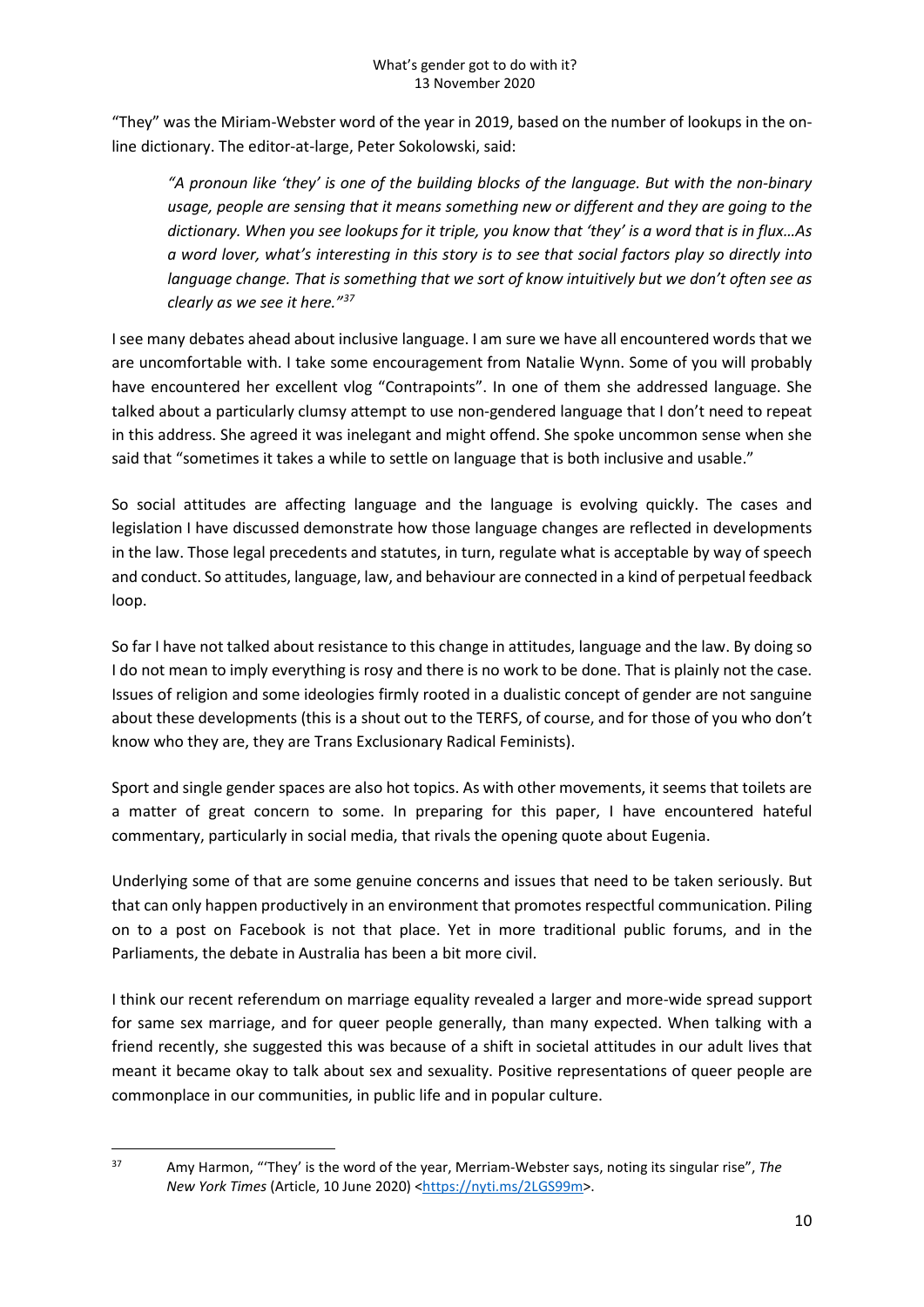Sufficient, respectful discussion can pave a path to acceptance. The recent amendments to the Victorian *Births, Deaths and Marriages Registration Act 1996* were first proposed in 2016. That Bill failed on a single vote.<sup>[38](#page-10-0)</sup> Three years later it passed with a more generous margin of 26 to 14 votes.<sup>[39](#page-10-1)</sup> In contrast, a similar reform mooted in the UK a couple of years earlier was torpedoed by narrow, sectional, ideological, disrespectful, and vitriolic fear mongering and has sunk without a trace.

So let's hope our discussion continues in a more civil, constructive and inclusive way. That is the key for me and other people like me who may be just embarking on a journey of discovery about gender issues.

For example, I know some young colleagues who want to raise their children in a non-gendered way. When I was a young feminist with three sons, I sought to teach them about respectful relations between men and women, to challenge assumptions about what men and women could or should do, and to expose my boys to a range of male role models, so they conceived masculinity in broad terms, not stereotypes. But I did not raise them in a non-gendered way and must confess that I do not know what that would entail. I think I will understand more if I feel I can ask questions and not be dismissed because I don't get something which appears self-evident to others.

A generational divide on an issue like this is hardly surprising. It arises from the experiences of the generations. My generation and older people are deeply immersed in a fundamentally gendered society. To embrace gender fluidity asks us to sweep away an ingrained means of perceiving and classifying one another. I identify with what one therapist said in a New York Times article: "Our brains fight fluidity. We like *this* or *that*."[40](#page-10-2)

My associate directed me to a lovely illustration of this in an episode of Miriam Margolyes' Almost Australian. For those of you who don't recognise the actor's name, amongst her finer accomplishments is that she played Professor Sprout in the Harry Potter series. Miriam recently became an Australian citizen. In her TV series she undertook a 10,000 kilometre, two month journey to discover what it means to be Australian today.

In one episode she met the Sistergirls of the Tiwi Islands. I wish I could play an excerpt but, in my experience, this venue is not ideal for AV and I would likely display my lack of tech know-how in trying to make it work. So you will have to bear with me while I read it to you. In my paper, I have footnoted a link so you can watch it yourself. $41$ 

Miriam, who is, incidentally, a lesbian woman, asked the sistergirls whether they were all men transitioning to being women. They told her they were. Then this exchange followed:

<span id="page-10-2"></span><span id="page-10-1"></span>

<span id="page-10-0"></span><sup>&</sup>lt;sup>38</sup> Victoria, *Parliamentary Debates*, Legislative Council, 6 December 2016, 6484-6485.<br>Victoria, *Parliamentary Debates*, Legislative Council, 27 August 2019, 2694.<br><sup>40</sup> Daniel Bergner, "The struggles of rejecting the ge 4 June 2019) [<https://nyti.ms/2XoxGd5>](https://nyti.ms/2XoxGd5).<br>41 ABC TV + iview, "Miriam Margolyes meets sistergirls in the NT | Miriam Marolyes: Almost Australian",

<span id="page-10-3"></span>*Facebook* (26 May 2020) [<https://www.facebook.com/watch/?v=278345473313870>](https://www.facebook.com/watch/?v=278345473313870).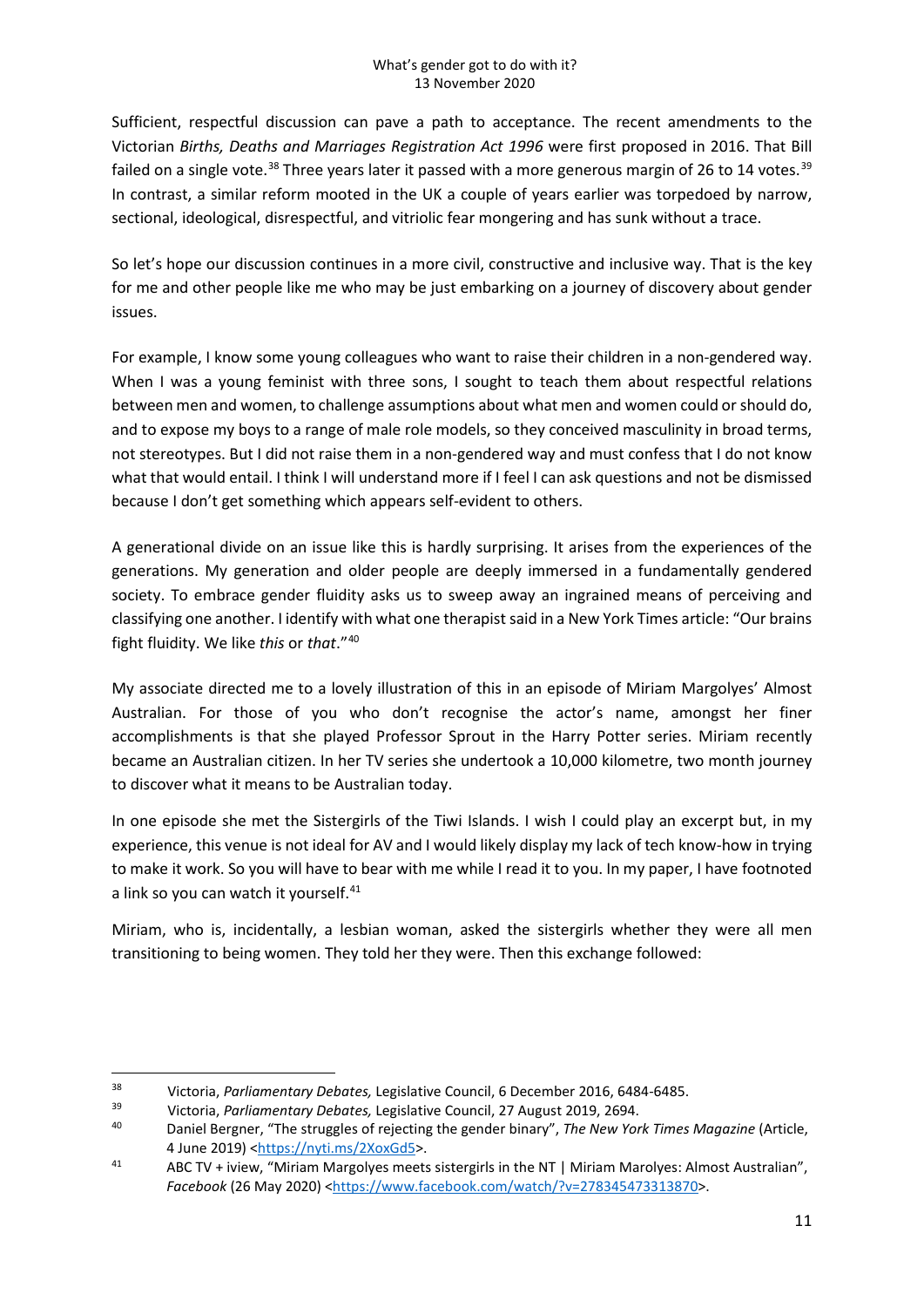*MM: "But you know to be a woman you are going to have to get rid of all that stuff" (she says pointing to their facial hair) "but I get whiskers on my chins and I have to pick them out with tweezers because that's what women do. So give yourselves a chance."*

*Sistergirl: "You know in our culture we respect that person regardless of the look. We don't look on the outside, it's the inside that you have to change."*

*MM: "So my telling you to shave is stupid of me. I should know that it is not what you look like outside, it's who you are and how you feel."*

*Another sistergirl" "Yep. You know it's just like I am saying it's just there for decoration."*

*MM: " I see. Well, I apologise. Now I understand."*

I want to pause for a moment to consider both the enquiry and Miriam's response to their answers.

Her enquiry does what so many of us  $do - it$  focuses on appearance. It is consistent with the early cases about physical attributes. It is also an important aspect of social acceptance.

The responses reminded me of what the psychiatrist said in SRA's case. She *was* a woman. Surgery did not make her more so.

There is still much work to be done to improve understanding, acceptance, and protection of people regardless of their gender identity. It requires us to take on a new gender paradigm. And that is where story telling comes in. If we approach this issue in the abstract, it is hard to facilitate understanding. It becomes an argument about classifications and where to 'draw the line' and what label we should apply.

I believe people learn at a deep personal level by hearing and telling stories. Stories open us up to different ways of perceiving our world and, in doing so assist us to take on board information, and to respond to another's feelings, in a way that an abstract or theoretical debate cannot. That does not mean we should not have the debate. It is necessary to do so in reforming and applying the law. However, stories can help us to frame the issues, set the tone for our discussion, and humanise the debate.

So let me end with a message of hope and encouragement by telling you about a different story. Let's move from Eugenia's story in early November 1920 to Roy's story, almost a century later, in October 2020. I am sure most of you read the piece in QWeekend a month or so ago written by Leanne Edmiston. It was entitled "Founding Father", subtitled "Just call me Dad". The abstract reads: "Roy is a transgender man, pregnant with his second child and in a controversial battle for legal recognition." The article then opens with this introduction:

*"Cradling a hot cuppa atop his very pregnant belly, Roy smiles shyly as he talks about how much he's looking forward to becoming a father again. Any day now, the single transgender dad will birth his second son and be raising two children under two years old."*

The contrast in tone to Eugenia's piece could not be more stark. The older members of this audience will know what I mean when I say that this piece is New Idea meets gender fluidity. The introductory paragraphs set up relatable experiences in a neutral, non-judgmental way. Roy is relaxed at home,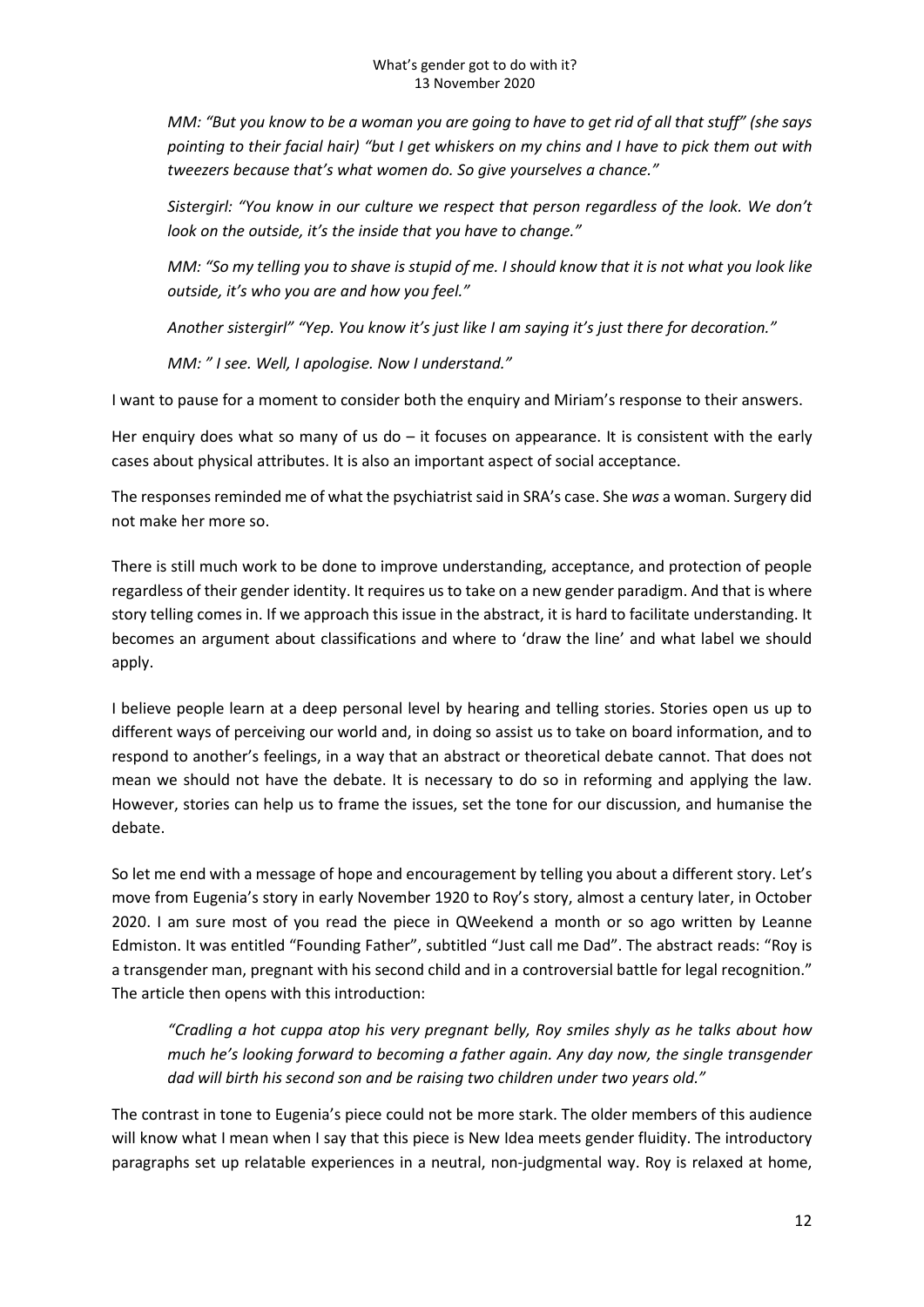having a cuppa, and excited about impending parenthood. The rest of the story is well written, informative, traverses a number of personal and legal issues and is never judgmental of Roy's desire to be recognised as the father of his children. It is the opposite of the storytelling about Eugenia. Its intention is empathetic, to promote understanding. Consistent with that intention, Ms Edmiston gives Roy the last word:

*"I love Jack (and Jim) to bits and I'm super excited to be a dad, and feel very lucky, because not everyone who wants it can get it. It's not perfect by any means, but I feel very lucky to have them."*

I finished that article feeling I understood a bit about Roy as a person. In the abstract his application is rather confronting question of classification of a stranger. A single transgender man who has birthed children of whom he seeks recognition as their father. Personalised, it is a human and authentic story. It is about a person called Roy, who loves being a Dad, who is likeable, and almost familiar.

As the law stands now, the answer to Roy's request may be the same, however you look at his circumstances. But for the future, for reforms to the law, for changing societal norms, Roy's story has such power. How it is told is so important.

Members of Pride in Law have raised their hands to educate this inherently conservative profession about LGBTIQ+ issues.

That is your task. You have taken on a huge responsibility. Speaking up for a minority is always challenging. It is even harder when it is your own story you may have to tell, in order to increase understanding of a minority experience.

I read Jasmine O'Brien's speech to a Pride in Law event in February this year. If you haven't read it yet, do so. It is on the Pride in Law website and is a cracker. Yet it is Jasmine's generosity in sharing her story that has stayed with me in the weeks since I read it. It gave me a real insight about what that small word "transition" can mean in practice.

I must also say how impressed I was by the nominees for this year's Pride in Law award. They do important work in their workplaces, in the profession, and in the service of law reform. They all deserve to be celebrated.

In closing, to those of you who are members of Pride in Law, good on you for being open and active on these issues. I know this can take a personal toll, but I encourage you to use the power of language and of storytelling to increase understanding and acceptance of gender diversity in this profoundly deeply binary society. My generation still largely holds the reins of power and there is much for us to learn before we can, like Miriam Margolyes, say "Oh I see. I apologise. Now I understand."